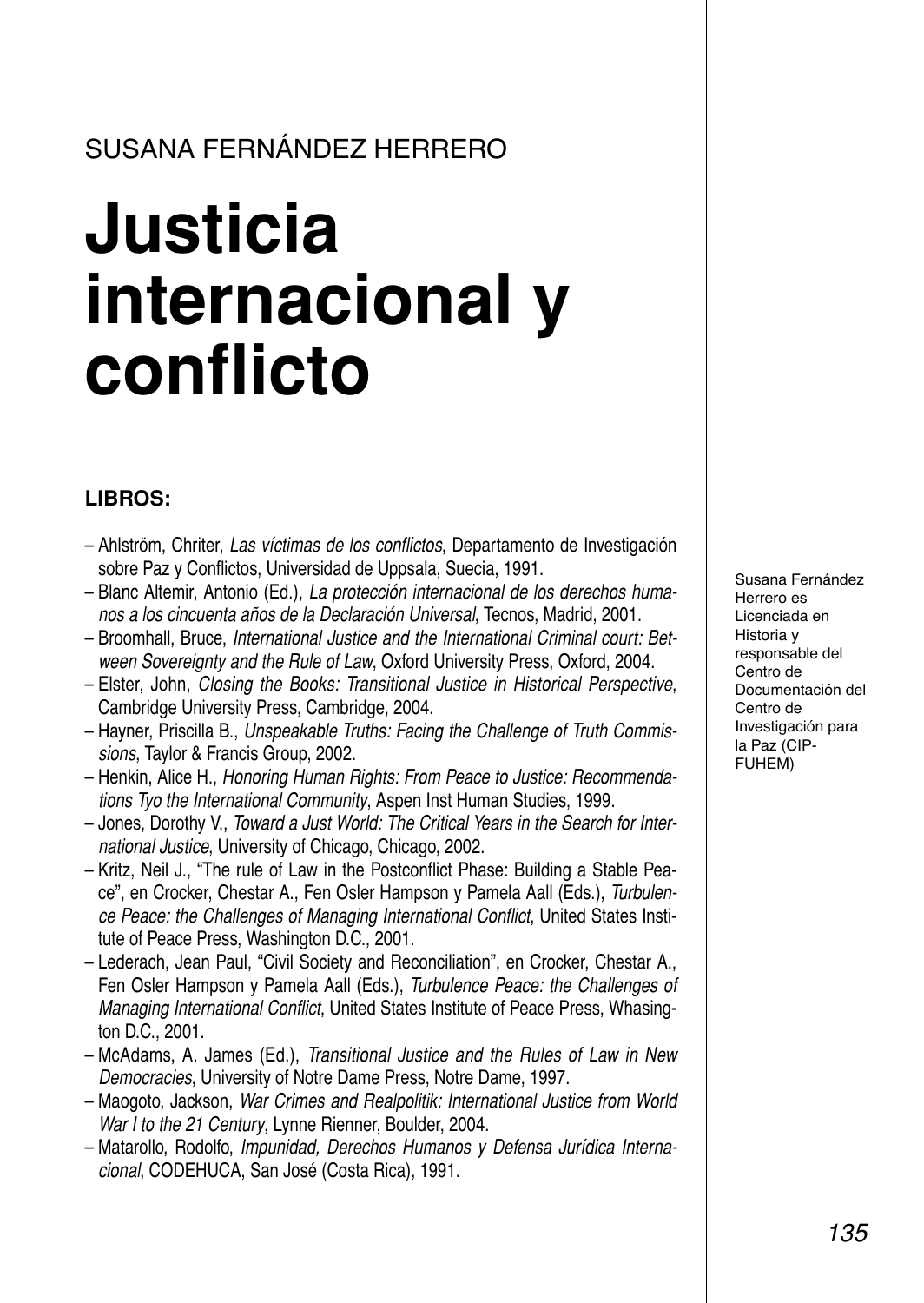- Ratner, Stewen R. y Jason S. Abrams, *Accountability for Human Rights Atrocities in International Law. Beyond the Nuremberg Legacy*, Oxford University Press, Oxford, 1997.
- Rigby, Andrew, *Justice and Reconciliation: After the Violence*, Lynne Rienner, Boulder, 2001.
- Rodberg, Robert I. y Thompson, Dennis (Eds.), *Truth v. Justice*, Princeton University, Princeton, 2000.
- Roht-Arriaza, Naomi, *Impunity and Human Rights in International Law and Practice*, Oxford University, Oxford, 1995.
- Sánchez Legido, Ángel, *Jurisdicción universal penal y Derecho internacional*, Tirant Lo Blanch, Valencia, 2004.
- Sands, Phillippe, *From Nuremberg to the Hague: The Future of International Criminal Justice*, Cambridge University Press, Cambridge, 2003.
- Siemens, María Ángeles, Rosemary Vargas y Ana García Rodicio (Eds.), *Crisis humanitaria, pos-conflicto y reconciliación* (3 Vol.), Comité Español de ACNUR, Siglo XXI, Madrid, 2004.
- Stang, Heather y John Braithwaite, *Restorative Justice and Civil Society*, Cambridge University Press, Cambridge, 2001.
- Steiner, Henry J. (Ed.), *Truth Commissions: A Comparative* Assessment, World Peace Foundation, Nº 16, 1997.
- White, Nigel, *The United Nations System: Towards International Justice*, Lynne Rienner, Boulder, 2004.
- Wallensteen, Peter y otros, *Peace Research Achievements and Challanges*, Westwiew, Boulder, Colorado, 1988.

#### **ARTÍCULOS:**

- Graeme Simpson, "Reconstruction and reconciliation: Emerging from transition", *Development in Practice*, noviembre de 1997, Vol. 7, Nº 4, pp. 475-478.
- Emma Bonino, "The International Criminal Court; a Step Forward in Moralising International Relations", *The International Spectator*, julio-septiembre de 1998, Vol. XXXIII, Nº 3, pp. 5-8.
- Natalino Ronzitti, "Is the Rome Statute of the International Criminal Court a Real Breakthrough in International Law?, *The International Spectator*, julio-septiembre de 1998, Vol. XXXIII, Nº 3, pp. 9-13.
- Human Rights Watch, "Un elemento de disuasión contra las atrocidades del futuro", *Papeles de Cuestiones Internacionales*, 1998, Nº 65, pp. 35-54.
- Mercedes García y otros, "La impunidad es un insulto a la democracia", *Papeles de Cuestiones Internacionales*, 1998, Nº 65, pp. 55-60.
- Carlos Stepoy Prada, "Impedir los crímenes de lesa humanidad", *Papeles de Cuestiones Internacionales*, 1999, Nº 66, pp. 23-30.
- Andrew Linklater, "The envolving spherer of international justice", *International Affairs*, julio de 1999, Vol. 75, Nº 3, pp. 473-482.
- Davis Armstrong, "Law, justice and the idea of a world society", *International Affairs*, julio de 1999, Vol. 75, Nº 3, pp. 547-561.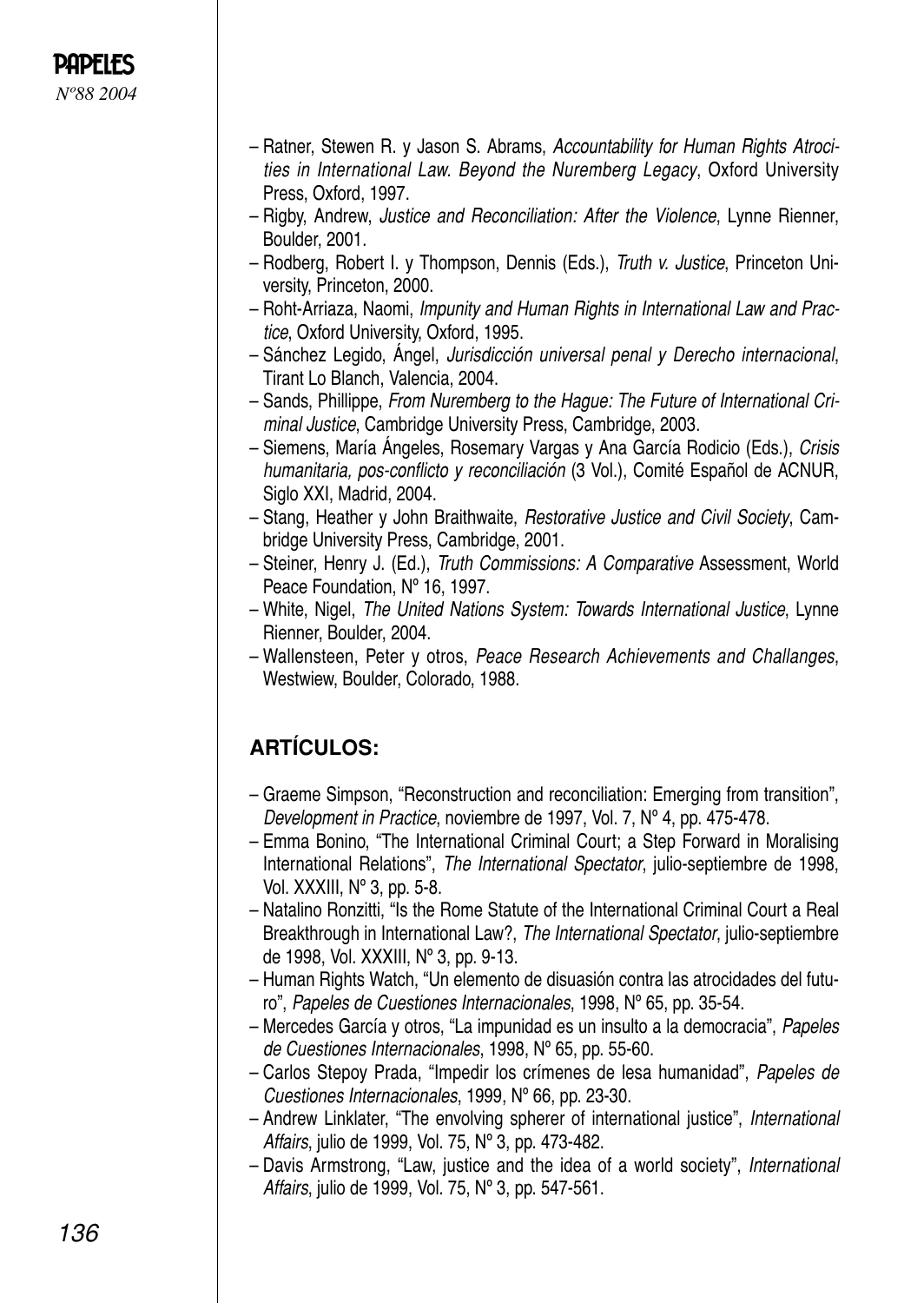*Justicia internacional y conflicto*

- Richard Falk, "The Pursuit of International Justice: Present Dilemmas and An Imagined Future", *Journal of International Affairs*, 1999, Nº 52, pp. 409-441.
- Payam Akhavan, "Beyond Impunity: Can International Criminal Justice Prevent Future Atrocities?", *American Journal of International Law*, 2001, Nº 95, pp. 7-31.
- Daniele Archibugi e Iris Marion Young, "Hacia un Estado de derecho global", *Papeles de Cuestiones Internacionales*, otoño de 2002, Nº 79, pp. 9-22.
- Susana Fernández Herrero, "Bibliografía: Tribunal Penal Internacional", *Papeles de Cuestiones Internacionales*, otoño de 2002, Nº 79, pp. 179-183.
- Sonia Güell Peris, "Ofensiva Jurídica contra la Corte Penal Internacional", *Política Exterior*, julio-agosto de 2003, Vol. XVII, Nº 94, pp. 139-151.
- Marliess Glasius, "La Corte Penal Internacional: una sociedad civil global", *Papeles de Cuestiones Internacionales*, invierno 2003-2004, Nº 84, pp. 31-40.
- Béatrice Pouligny, "Reconstrucción posbélica tras crímenes masivos", *Papeles de Cuestiones Internacionales*, verano de 2004, Nº 86, pp. 11-18.
- Emily Krasnor, "Undermining International Law by Opposing the ICC", *Peace Review*, septiembre de 2004, Vol. 16, Nº 3, pp. 323-330.
- Gaby Oré Aguilar, "Justicia internacional y cuestiones de paz", *Papeles de Cuestiones Internacionales*, invierno 2004-2005, Nº 88, pp. 9-18.

#### **DIRECCIONES DE INTERNET:**

- Amnistía Internacional (AI) http://www.amnistiainternacional.org/
- Asociación Americana de Juristas http://www.aaj.org.br/
- Asociación Pro Derechos Humanos (APRODEH)- http://www.aprodeh.org.pe
- Carnegie Council on Ethics and International Affairs http://www.cceia.org
- The Center for Human Rights & Conflict Resolution (CHRCR) http://www.chrcr.org
- Centre for the Study of Violence and Reconciliation (CSVR) http://www.csvr.org.za
- Centre for the Study of Forgiveness and Reconciliation http://legacywww.coventry.ac.uk/legacy/acad/isl/forgive/about/public.htm
- Centro de Derechos Humanos de Nuremberg http://www.menschenrechte.org/straflosigkeit.htm
- Centro por la Justicia y el Derecho Internacional (CEJIL) http://www.cejil.org
- Coalition for an International Criminal Court (CICC) http://www.igc.org/icc
- Coalition for International Justice (CIJ) http://www.cij.org/index.cfm?fuseaction=homepage
- Comisiones de la Verdad en América Latina http://www.derechos.org/koaga/iii/1/cuya.html
- Comisión de la Verdad y Reconciliación http://www.cverdad.org.pe/
- Commission for Reception, Truth and Reconciliation in East Timor http://www.easttimor-reconciliation.org/
- Corte Internacional de Justicia http://www.un.org/spanish/aboutun/organs/icj.htm
- Equipo Nizkor http://www.derechos.org/nizkor/